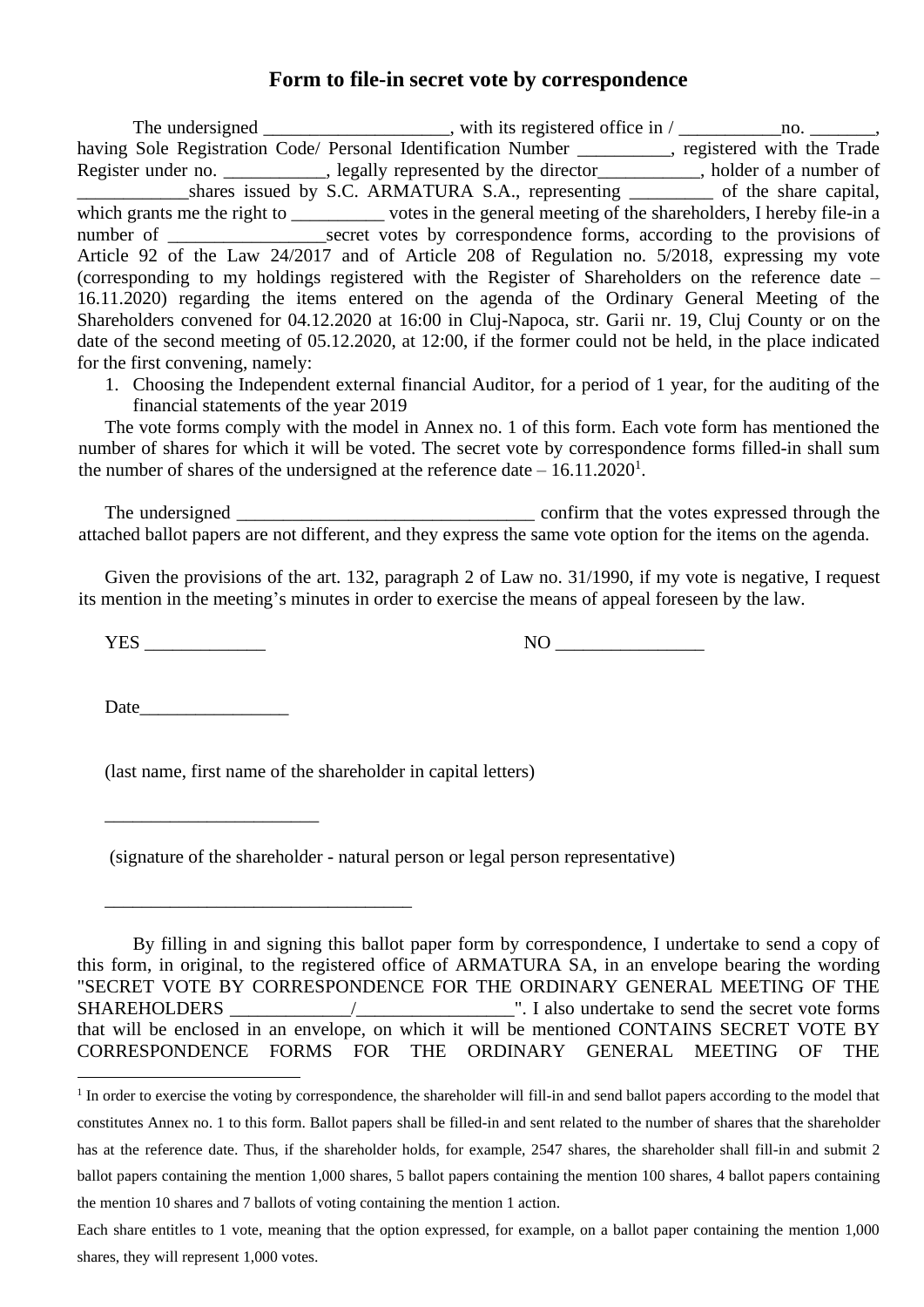SHAREHOLDERS \_\_\_\_\_\_\_\_\_\_\_\_\_\_/\_\_\_\_\_\_\_\_\_\_\_\_\_\_\_\_\_\_, envelope that will be enclosed in the envelope contain the form for filing the secret vote form and the identity documents. Thus, I undertake to transmit the copy of the valid identity document – identity bulletin/card in the case of shareholders natural persons, respectively registration certificate and the copy of the identity document of the legal representative in the case of legal persons in a timely manner, so that it is registered with the registry from the registered office of the company, at the latest on 02.12.2020, at 16.00, under the sanction of losing the exercise of the voting right in the meeting.